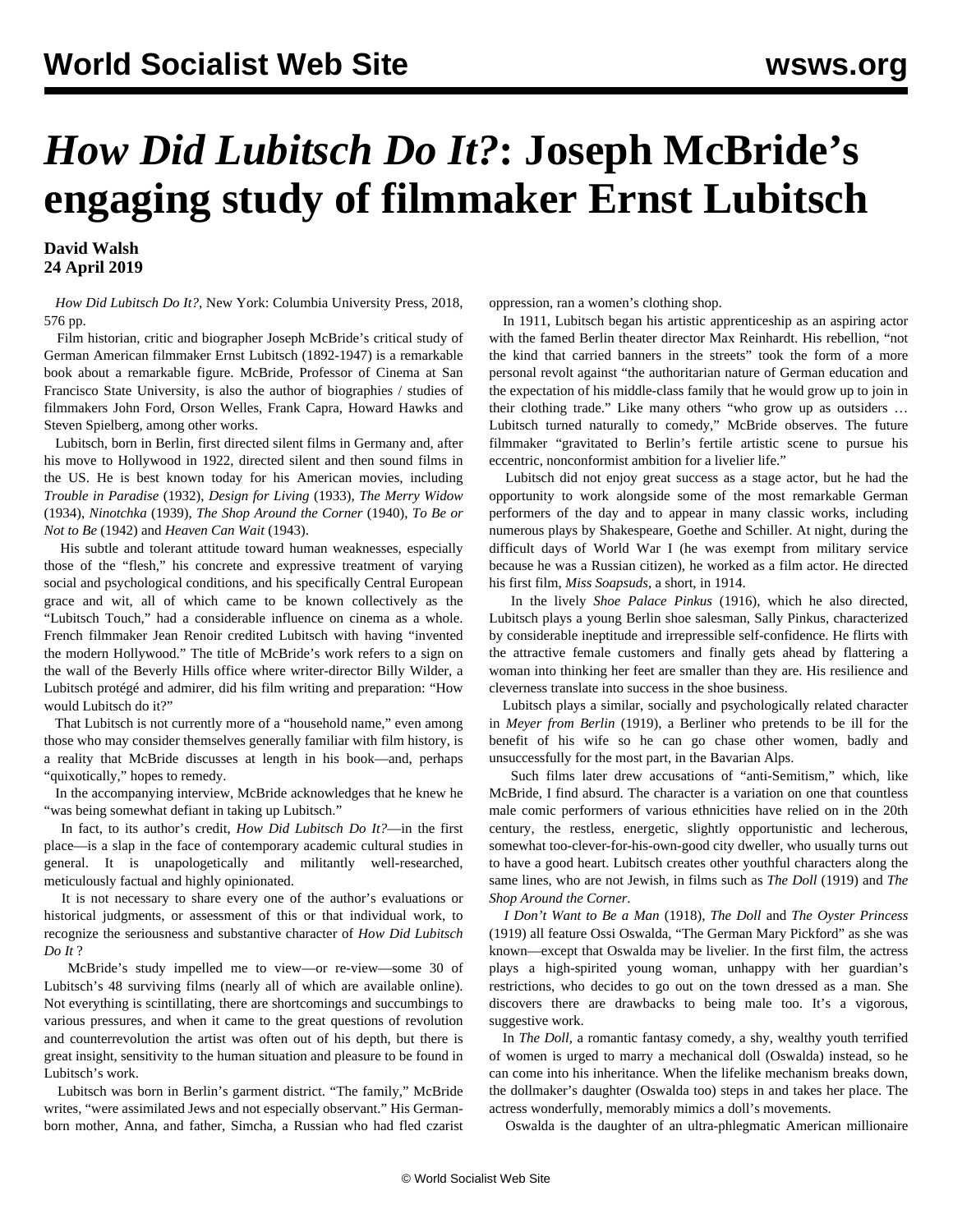businessman, the "oyster king," in *The Oyster Princess* ("I'm not impressed" is his recurring refrain). We first see Ossi after she has thrown everything on the floor of her room, apparently the result of pent-up emotions and sexual feelings. She wants a husband "in five minutes" and her father promises to procure her a titled one. He finds her a heavily indebted German prince and all sorts of misadventures unfold. The opening sequences of this film in particular are splendid, exuberant. *Kohlhiesel's Daughters* (1920), loosely inspired by Shakespeare's *The Taming of the Shrew*, with Emil Jannings and Henny Porten (as both daughters) is another lively effort.

 Lubitsch left for America in 1922. The promise of greater cinematic resources and opportunities in Hollywood was one factor. The instability and political convulsions in Germany were clearly other pieces of the puzzle. No admirer of the high and mighty, much less kings and queens, Lubitsch was no revolutionary either.

 McBride discusses the filmmaker's contradictory and changing attitudes toward contemporary society at some length. He points to a revealing anecdote recounted by actress Pola Negri about a preview for Lubitsch's Spanish spectacle *Carmen*—in which the Polish-born Negri featured—held on the night of November 8, 1918, in the midst of revolutionary upheavals across Germany. When Negri anxiously asked Lubitsch whether he had heard the gunfire, he replied, "Yes, shh! There's nothing anybody can do. Watch the picture." McBride legitimately suggests it would be "hard to imagine a more ostrichlike response to epochal events" and adds this "was not an isolated incident with Lubitsch."

 He later argues, however, that even if Lubitsch "did not make overtly topical films," the director's "mostly comic sensibility always reflects on the reality of human interactions and society in acutely insightful and universal ways." Moreover, under the pressure of events, McBride contends that "Lubitsch did evolve toward more overt social consciousness to some extent in his American work, especially when his films were set in the present day, such as *Trouble in Paradise* (1932) and *To Be or Not to Be* (1942)." There's undoubtedly truth in this comment, although it would also be an error to overestimate the "social consciousness" expressed in those films.

 Lubitsch's silent films of the mid-1920s made in Hollywood represent a considerable advance not only over his German comedies, as charming as they are, but his spectacles of the late 1910s and early 20s—*Madame DuBarry* (1919), *Anna Boleyn* (1920) and *The Wife of Pharaoh* (1922).

 Political turmoil, emigration, varied directorial experience and life itself had no doubt taught Lubitsch a good deal. He also paid attention to what other film artists were doing and saying. One of the works that impressed itself upon him was Charlie Chaplin's feature-length silent drama *A Woman of Paris* (1923). Lubitsch told the *New York Times* he thought the film was "a marvelous production. I liked it because I feel that an intelligent man speaks to me, and nobody's intelligence is insulted in that picture."

 A shrewd comment—and shouldn't that still be one of our criteria in judging an artistic work, that an intelligent man or woman speaks to us and that no one's intelligence is insulted?

 In any event, Lubitsch's *The Marriage Circle* (1924), set in Vienna, is a more mature, complex work. The "circle" in the title refers to a chain of marital infidelities or perceived marital infidelities.

 McBride, who writes extensively and fluently about the work, describes *The Marriage Circle* "as the principal model for the romantic comedy genre. Seldom has a film been so influential. This is the film that, as Renoir put it, 'invented the modern Hollywood.' It represented a quantum jump in sophistication from the clumsy blend of titillation and heavy-handed, preachy moralizing seen in Cecil B. DeMille's marital comedy-dramas and from the Victorian idealization in D. W. Griffith's romances."

In a poignant tribute, actress Marie Prevost (who, in another of

Hollywood's innumerable tragic personal stories, was to die horribly of acute alcoholism in 1937 aged 40) told a reporter about her experience on *The Marriage Circle*: "I never realized what acting really meant until I began to hear Mr. Lubitsch's voice coming to me from behind the camera. He deals in subtleties that I never dreamed of before. His marvelous technique consists of elements and effects that I never heard of before."

 In my view, Lubitsch's artistic maturation only deepened in *Lady Windermere's Fan* (1925), based on Oscar Wilde's 1893 play. Wilde's drama concerns a woman of "terrible reputation," Mrs. Erlynne, whose daughter, Lady Windermere, believes her mother to be dead and reveres her memory. Mrs. Erlynne, heavily in debt, essentially extorts her daughter's husband, Lord Windermere, into paying her handsomely in return for *not*reappearing in her daughter's life and crushing the latter psychologically and, presumably, socially. It is a devastating picture of official moral hypocrisy and its crippling social and psychological effects.

 The play contains some of Wilde's best-known epigrams. Remarkably, Lubitsch and his collaborators capture the essence of Wilde's play in their silent film without making use of a single one of those quips. In fact, there are very few intertitles altogether and those few are all straightforward. Yet the tragedy of human beings at the mercy of repressive codes of behavior, rooted in socio-economic relationships, that have nothing to do with their real feelings and needs is indelibly communicated. Irene Rich's performance as Mrs. Erlynne is especially moving.

 Edmund Wilson, the leading American literary critic of the 1920s and 30s, took admiring note of Lubitsch's film adaptation of Wilde's play, finding the work to be "a very attractive film" visually, in Lubitsch's "most distinguished manner." Wilson praised the filmmaker's "theatrical ingenuity" and called his subtle shooting style "as effective as ever."

 Lubitsch's late-silent work, *The Student Prince in Old Heidelberg* (1927, based on the same source as Sigmund Romberg's 1924 popular operetta *The Student Prince*), is another important and perceptive film, with a theme that links it to the Wilde adaptation.

 Lubitsch's film centers on the relationship between Crown Prince Karl Heinrich (the Mexican-born silent film star Ramón Novarro, whose life also ended appallingly), a student at the university in Heidelberg, and the daughter of Karl's landlord, Kathi (Norma Shearer), a "commoner." Karl and Kathi fall genuinely and deeply in love, but the crown prince is recalled to court when his uncle, the king, falls incurably ill and simultaneously forced into an arranged marriage with a princess he has never met. Karl is doubly devastated. In the final scene, as the newly crowned king, utterly desolate, rides through the streets in a carriage, an onlooker observes, "It must be wonderful to be a king!"

 With the arrival of sound filmmaking, Lubitsch also helped invent the musical genre. His musical comedies of the late 1920s and early 30s—*The Love Parade* (1929), *Monte Carlo* (1930), *The Smiling Lieutenant* (1931), *One Hour with You* (1932) and *The Merry Widow*—may not be everyone's cup of tea, but they have their undoubted charms, often including the presence of singer and actress Jeanette MacDonald, who reveals acting depths and considerable sensuality under Lubitsch's direction.

 In line with Lubitsch's serious concerns, *The Merry Widow*, based on the 1905 Franz Lehar operetta, includes a striking and unlooked-for moment that subverts the presumed light-hearted premises of the genre.

 In an extended sequence set in a fashionable Parisian restaurant, MacDonald as Madame Sonia—the wealthy "merry widow" of the title—has pretended to be the "glamorous but common 'Fifi,'" and played along with Maurice Chevalier's Captain Danilo, a hopeless womanizer, and his "smug, well-practiced seduction routine" (McBride).

 After Danilo tells her complacently he doesn't like "ladies" because "they take love too seriously" and "can't enjoy it without bothering about tomorrow," Sonia cuts in sharply, "You mean, they're hard to get rid of … And then you have to lie." She reveals herself to be "one of those women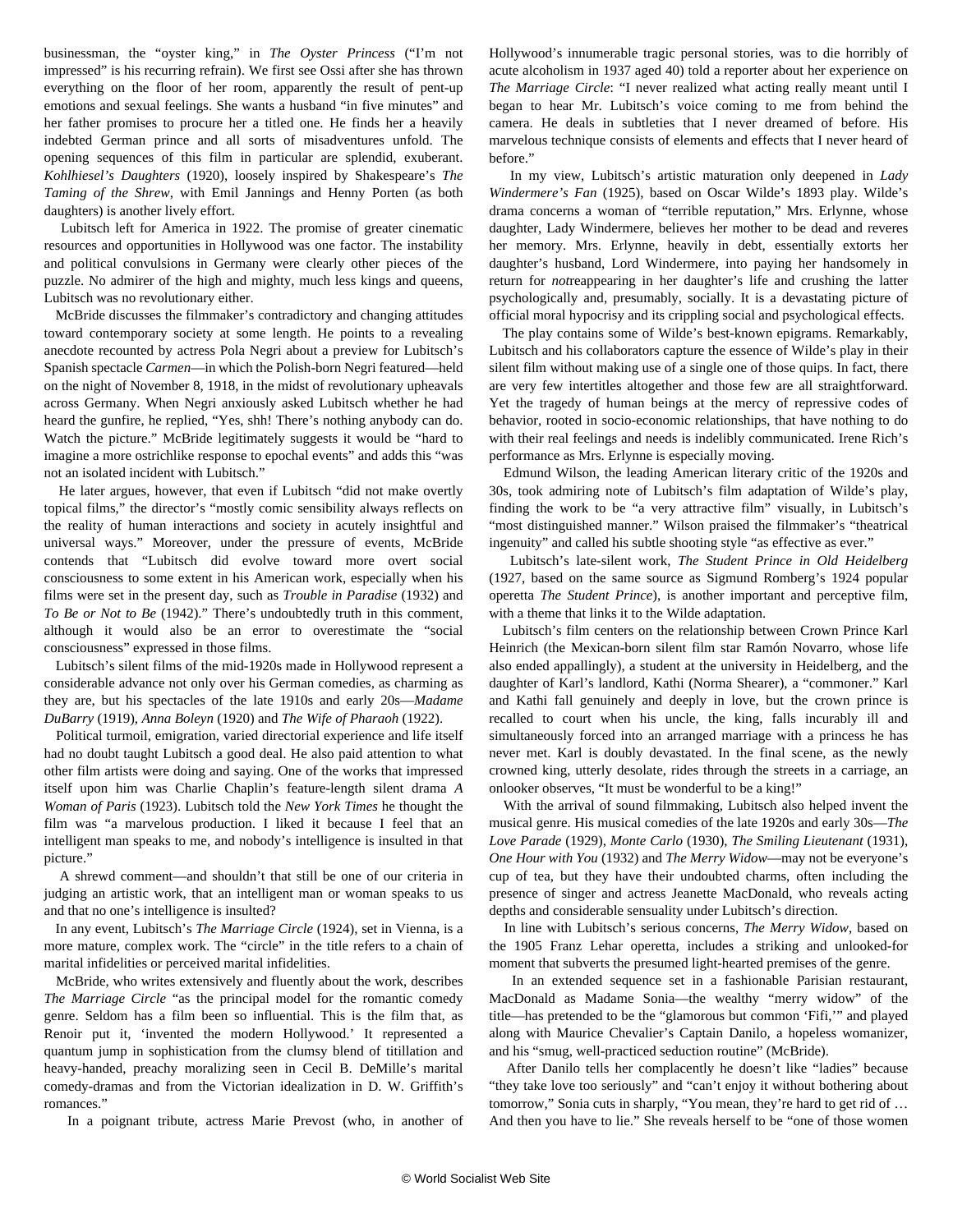who ask silly questions, and then you have to lie." MacDonald-Sonia continues with withering contempt, "You 'great lover.' Oh, please. You don't even know what love is."

 McBride describes the moment well, explaining that the "frolicking" in *The Merry Widow* "comes to a sudden halt" when Chevalier-Danilo "is given the emotional equivalent of a rough [and well-deserved] slap in the face by both MacDonald and the director."

 Lubitsch's sound films from the 1930s are better known and often show up on television. McBride provides a comprehensive analysis of their merits and defects.

 Briefly: In *Trouble in Paradise*, a thief masquerading as a baron, Gaston (Herbert Marshall), encounters a thief and pickpocket passing herself off as a countess, Lily (Miriam Hopkins), and, of course, they fall in love. In Paris, they set about to fleece the wealthy owner of a perfume manufacturing company, Mariette (Kay Francis). Mariette hires Gaston as her secretary and the pair begin to have feelings for one another. "I came here to rob you," he tells her at one point, "but unfortunately I fell in love with you."

 Ultimately, Gaston has to choose between the equally enticing Lily and Mariette, although his criminal activities clearly push him down one path as opposed to the other. He also reveals to the wealthy woman that the greatest thief around is the head of her board of directors, who has robbed her firm of millions over the years.

 In *Design for Living*, based on the Noël Coward play, Lubitsch sets up the opposite amorous configuration: two men, Fredric March as Tom Chambers, a playwright, and Gary Cooper as George Curtis, a painter, in love with a woman—Hopkins as commercial artist Gilda Farrell. This time, *she* can't decide which of the *men* to select.

 Or, rather, she chooses both, as the film ultimately comes down on the side of an "unabashed ménage à trois" (McBride). Lubitsch at the time explained, "The woman in our triangle contends that her sex is entitled to a liberty that only men have enjoyed in the past. And when you say that, you say something that is as entertaining as it is provocative." The film is both.

 Our author asserts that Lubitsch's *Ninotchka* "is one of the rare Hollywood anticommunist films that can be watched today not with embarrassment but delight." My own reaction is neither embarrassment nor delight. Greta Garbo is a Soviet official who travels to Paris to involve herself in the sale of jewelry confiscated from a Russian noble family following the 1917 revolution. The central conceit of the film, in whose writing Billy Wilder had a hand, is that Garbo's Ninotchka is a humorless "Bolshevik girl" who learns how to have a good time in sparkling, sunny, pleasure-loving Paris, the "City of Light."

 Lubitsch and Wilder knew better, or should have. They took the easier path in *Ninotchka* and the result is rather banal. Obviously, the conditions in Hollywood were not ideal for an objective depiction of the Soviet Union or social conditions in France. Here, as we noted before, is one of the instances where Lubitsch, confronted with issues of international revolution and counterrevolution, was clearly in over his head.

 Lubitsch knew something about Stalinism. He made a trip to the USSR in the 1936 and, in McBride's words, developed a "revulsion toward Stalinism after seeing it up close." He refused to associate with those "Popular Front" liberal-left elements in the film world who concealed the real situation in the USSR. To Lubitsch's credit, near the very end of his life, when the subject of the anti-communist House Un-American Activities Committee (HUAC) came up, an acquaintance later recounted that the "mad-dog committee infuriated him, and he took a strong unequivocal stand against it."

 Actress and screenwriter Salka Viertel also details in her autobiography that when Leon Trotsky was attacked in August 1940, before the fatal outcome was known, and "his adherents tried sending a famous Los Angeles brain surgeon to Mexico," Lubitsch responded, along with actor Edward G. Robinson, to an appeal for funds to finance the proposed trip.

 Lubitsch's *The Shop Around the Corner* is a comic film set in a leather goods shop in Budapest, with a stellar cast, including James Stewart, Margaret Sullavan, Frank Morgan, Joseph Schildkraut and Felix Bressart. Two of the shop's employees, Alfred Kralik (Stewart) and Klara Novak (Sullavan), who don't get along *at all* at work, become involved in an anonymous and intimate romantic correspondence after Klara places a notice in a newspaper. Meanwhile, the volatile, emotionally fragile shopowner, Mr. Matuschek (Morgan), has found out his wife his having an affair and mistakenly believes his most valuable employee, Kralik, to be the guilty party. It is difficult to imagine the film being improved upon.

 McBride comments that the relatively humble milieu makes *The Shop Around the Corner* "pointedly unlike the ritzy settings of most of Lubitsch's 1930s films." He writes later that the "strained atmosphere" in the little shop "is heightened by the film's keen awareness of the economic anxieties of the workers, their fears of losing their jobs and their need to placate their unstable boss in a marginal business at a time when, as one of them points out, 'millions of people are out of work.'"

 *To Be or Not to Be*, released in February 1942, involves a troupe of actors in Warsaw, at the time of Nazi Germany's invasion of Poland, who resist the occupying troops using their theater skills. Jack Benny and Carole Lombard play the stars of the company, which has its share of "hams" (one Jewish actor jabs at an over-acting colleague, "Mr. Rawitch, what you are, I wouldn't eat"). One of the film's most amusing bits has Lombard's would-be lover (Robert Stack) disruptively walk out every time Benny begins the "To be or not to be" soliloquy from *Hamlet* to visit Lombard in her dressing room, driving the egocentric and insecure actor nearly mad.

 McBride praises the film highly and it is very cleverly put together. The problem with *To Be or Not to Be*, in my view, does not lie with the film or the filmmaker but with the history of the 20th century. In Chaplin's autobiography, McBride himself notes, the comic giant wrote, "Had I known of the actual horrors of the German concentration camps, I could not have made *The Great Dictator* [his satire about Hitler and the Nazis]; I could not have made fun of the homicidal insanity of the Nazis." I tend to think the same holds true for Lubitsch and *To Be or Not to Be*, which appeared before the mass exterminations of 1941-45. The horrors are certainly a legitimate subject for art, but not for comedy.

 All in all, *How Did Lubitsch Do It?* is a book well worth recommending. It is enjoyable, provocative and thorough. It raises and to a certain extent answers a host of questions about the historical and social development of cinema, and particularly popular and Hollywood cinema.

 In the introduction to his book, McBride makes clear that in writing about Lubitsch he is also criticizing contemporary filmmaking. He asserts, for example, that Lubitsch's films "are far more sophisticated and mature than most anything currently on American screens," and that they put to shame "the largely puerile approach to sexuality in most Hollywood comedies and dramas in recent years." He also writes, "Under the influence of financial and demographic pressures and a general coarsening and dumbing-down of the culture, Hollywood filmmaking has become increasingly crude and violent."

 The "general regression" McBride's introduction refers to and the decline in historical knowledge he spoke about in our interview are critical problems of our time. Such a polemic against the existing cultural state of affairs is entirely welcome. But understanding the ultimate social and historical source of this condition is vital: the decay and degeneration of bourgeois society and its wholesale repudiation of its own progressive political and cultural traditions, its instinctive and deeply felt fear of anything that might educate and illuminate masses of people.

 The character of art and aesthetic thought is bound up with the character of their epoch. For example, whether he was aware of it or not, Lubitsch could only have made the following intriguing pronouncement (cited by